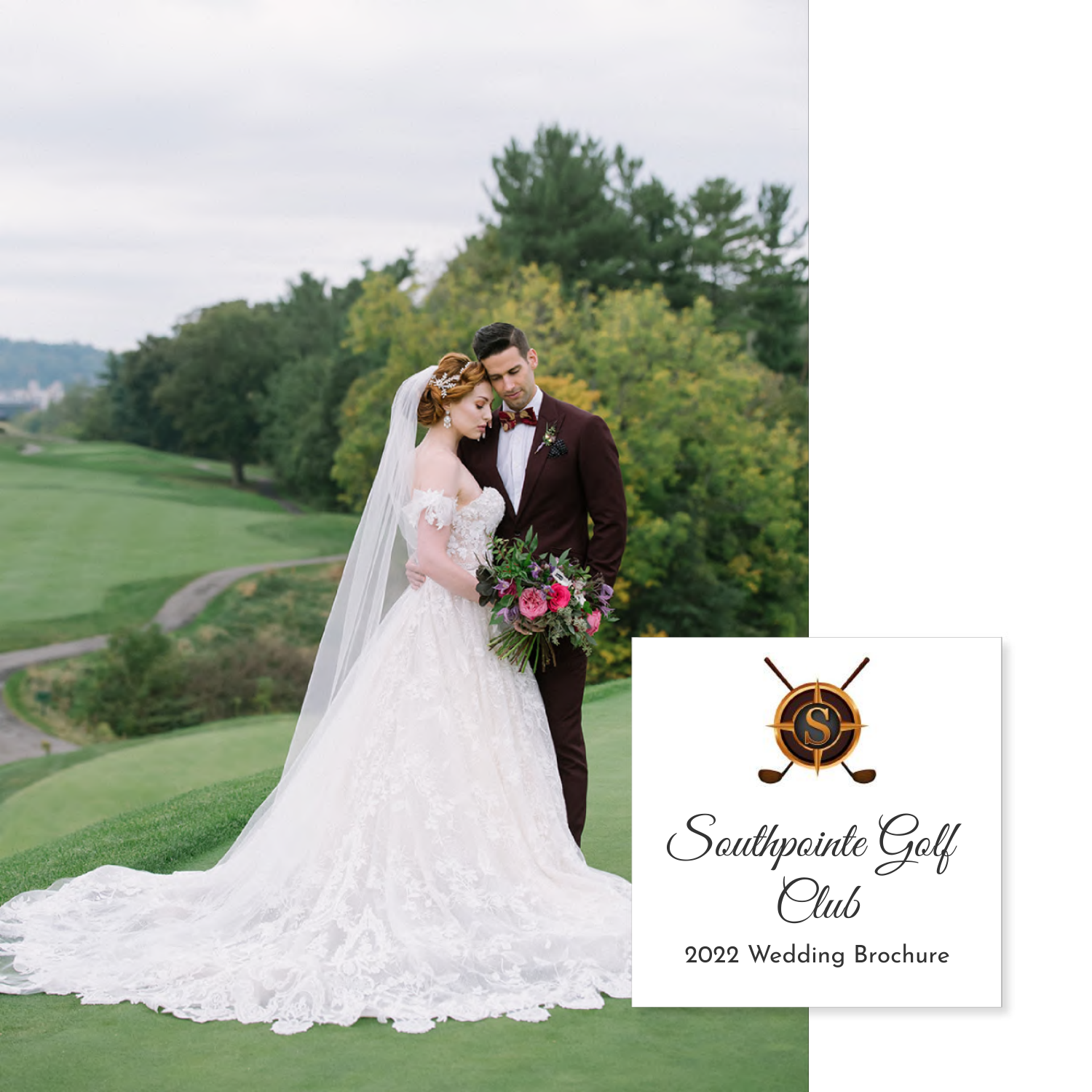about us

Southpointe Golf Club's weddings are all about family, friends, fun, and fabulous food! A reception held at Southpointe Golf Club will be mirrored to your individual taste and style. Our highly distinguished and experienced wedding team sets us apart from other venues and creates an atmosphere for dining perfection. Make the setting of your wedding as special as your love, the iconic Southpointe Golf Club blends timeless style and presentation with exceptional service and amenities. At Southpointe Golf Club there is no event to small. Let us plan your engagement party, bridal shower, rehearsal dinner, ceremony, wedding farewell brunch!



"Southpointe Golf Club made my wedding dreams come true! Every single person at Southpointe was extremely kind and helpful. My guests raved about the food and the gorgeous set up! All of our pictures turned out to be stunning on the golf course and terrace. We would have picked to have the reception at Southpointe over and over gain!! They went above and beyond expectations."

~ Allison– Wedding 8.3.2019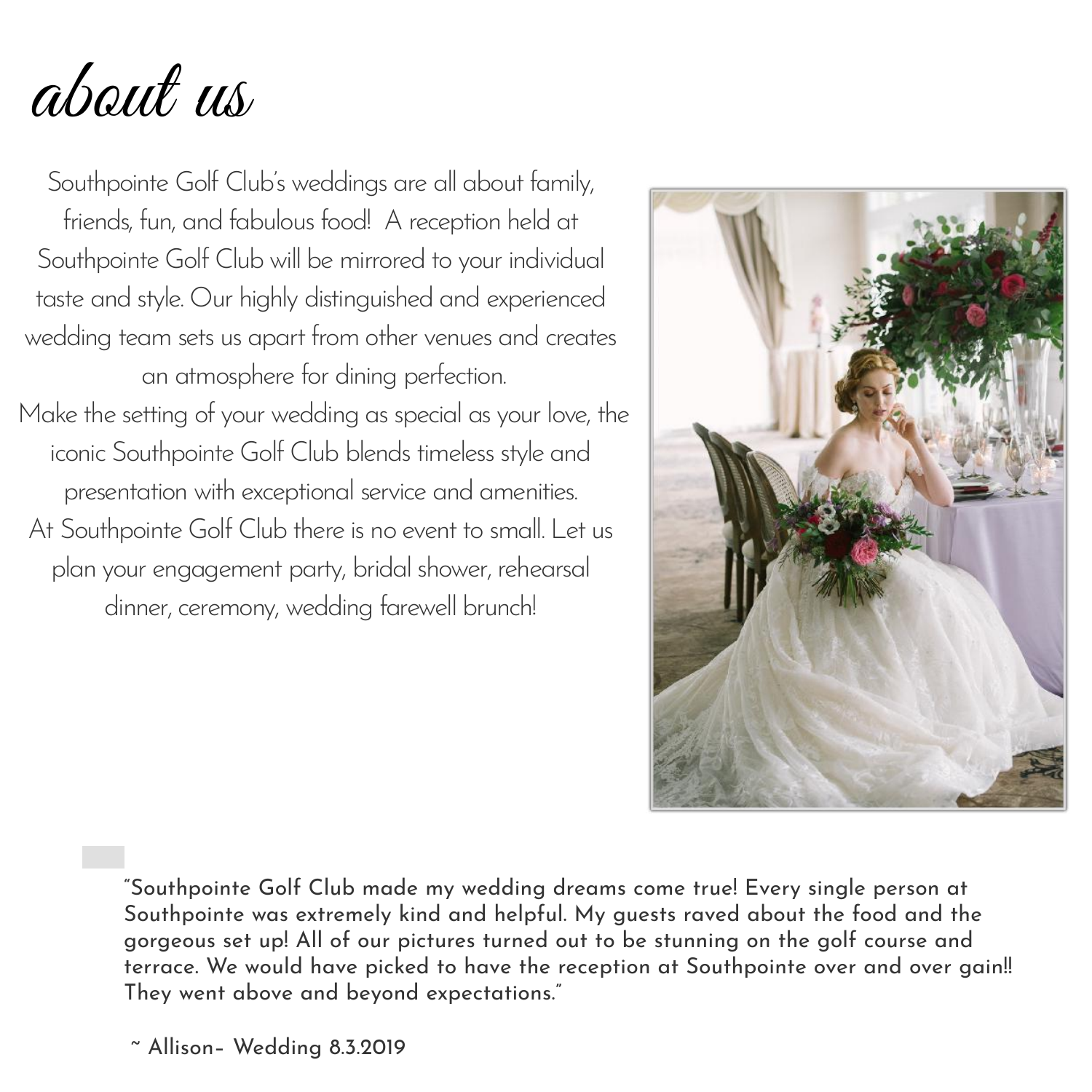classic package

- Five Hour Reception (For an Additional Hour add \$1,500.00)
- Choice of One Stationed Hors d 'Oeuvre Display
- Choice of Soup or Salad Selection
- Choice of Vegetable and Starch Side Selection
- Freshly Ground Regular and Decaffeinated Coffee with Herbal Tea Selections
- Dedicated Bridal Party Hostess with Private Bridal Party Suite
- Choice of (3) Three Plated Entrée Selections or Duet Plate. Children's Menu Options Available
- Four (4) Hour Call Brand Bar (Premium Upgrade Available)
- Hors d 'Oeuvres and Cocktails Served Privately for Bridal Party During Cocktail Hour
- Complimentary Cake Cutting and Service
- Two Complimentary Tasting Invitations for the Bride and Groom to our "Taste of Southpointe" Event
- Beautiful White China, Stem Ware and Silverware
- Standard Southpointe (White or Ivory) Linens for Guest and Bridal Tables with
- Choice of Colored Napkin. (Upgrades Available)
- Antique Gold Chiavari Chairs with Ivory Chair Pad
- Customized Floor Planning and Table Layout
- Private Room for Cookie/Dessert Display
- Private Veranda Overlooking the 18th Green
- Wedding Coordinator to Assist with Every Detail
- Professional Vendor Referrals
- Valet Parking and Coat Check (Seasonal)
- A Greeter from the Southpointe Staff to Welcome Guests
- All Service Staff and Bartenders
- Guided Photo Opportunity on our Scenic Golf Course
- Overnight Hotel Accommodations for the Bride and Groom at the Fairfield Inn– Washington, Hampton Inn– Bridgeville, or AC Marriott– Southpointe
- Indoor Sound System for Cocktail Hour

## *\$118 Per Person*

#### *Please Allow 6% Sales Tax & 20% Service Charge*

Friday & Sunday Weddings -\$10 off Per Person

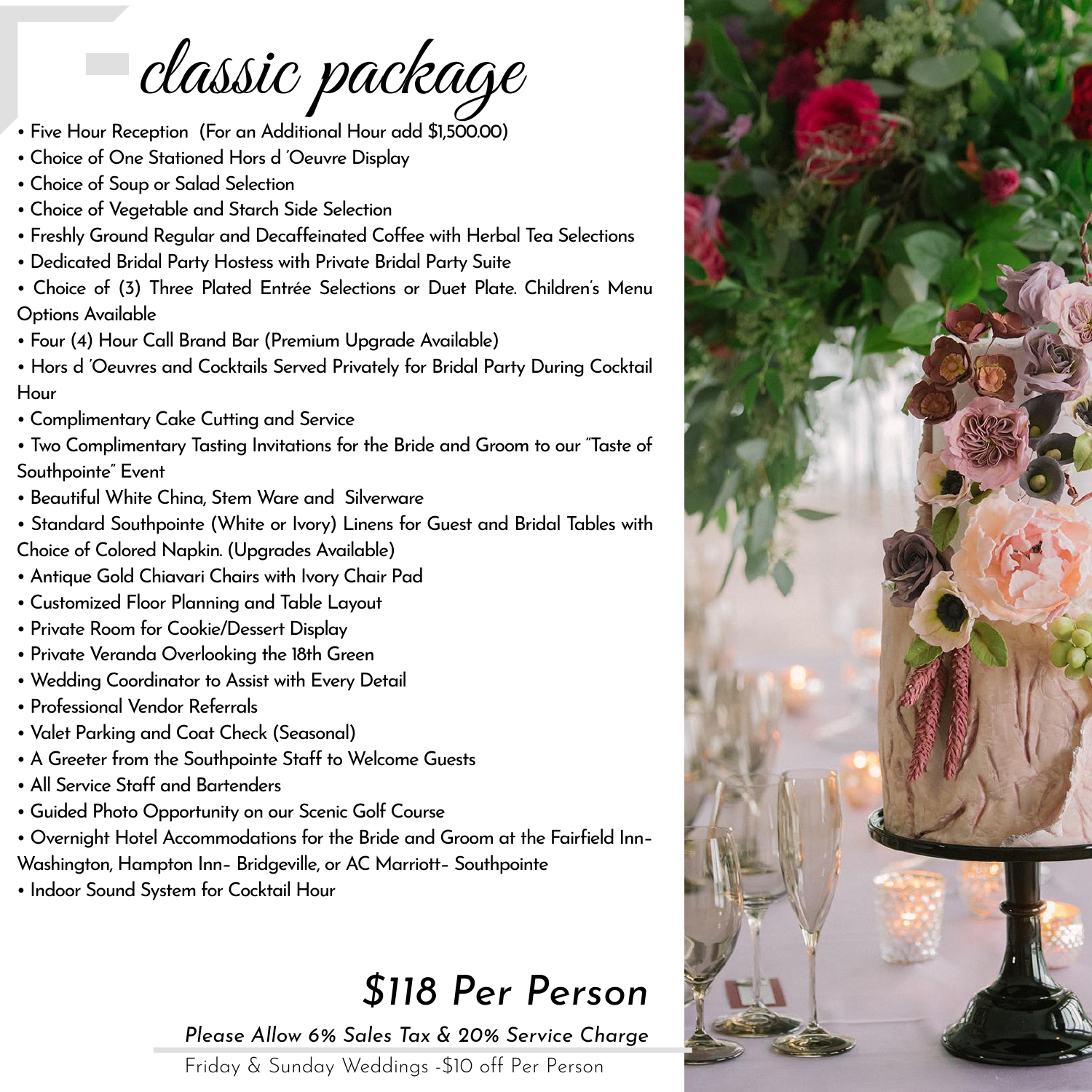deluxe package

*Includes Everything Listed from the Previous Package (Classic), Plus ...*

- *• Choice of Three Butler Passed Hors d 'Oeuvre Selections*
- *• Champagne Toastfor Bridal Party*
- *• Choice of Colored Floor Length Polyester Linen and Napkin for Guest/Bridal Tables (Additional Upgrades Available)*

### *\$127 Per Person*

#### *Please Allow 6% Sales Tax & 20% Service Charge*

Friday & Sunday Weddings -\$10 off Per Person

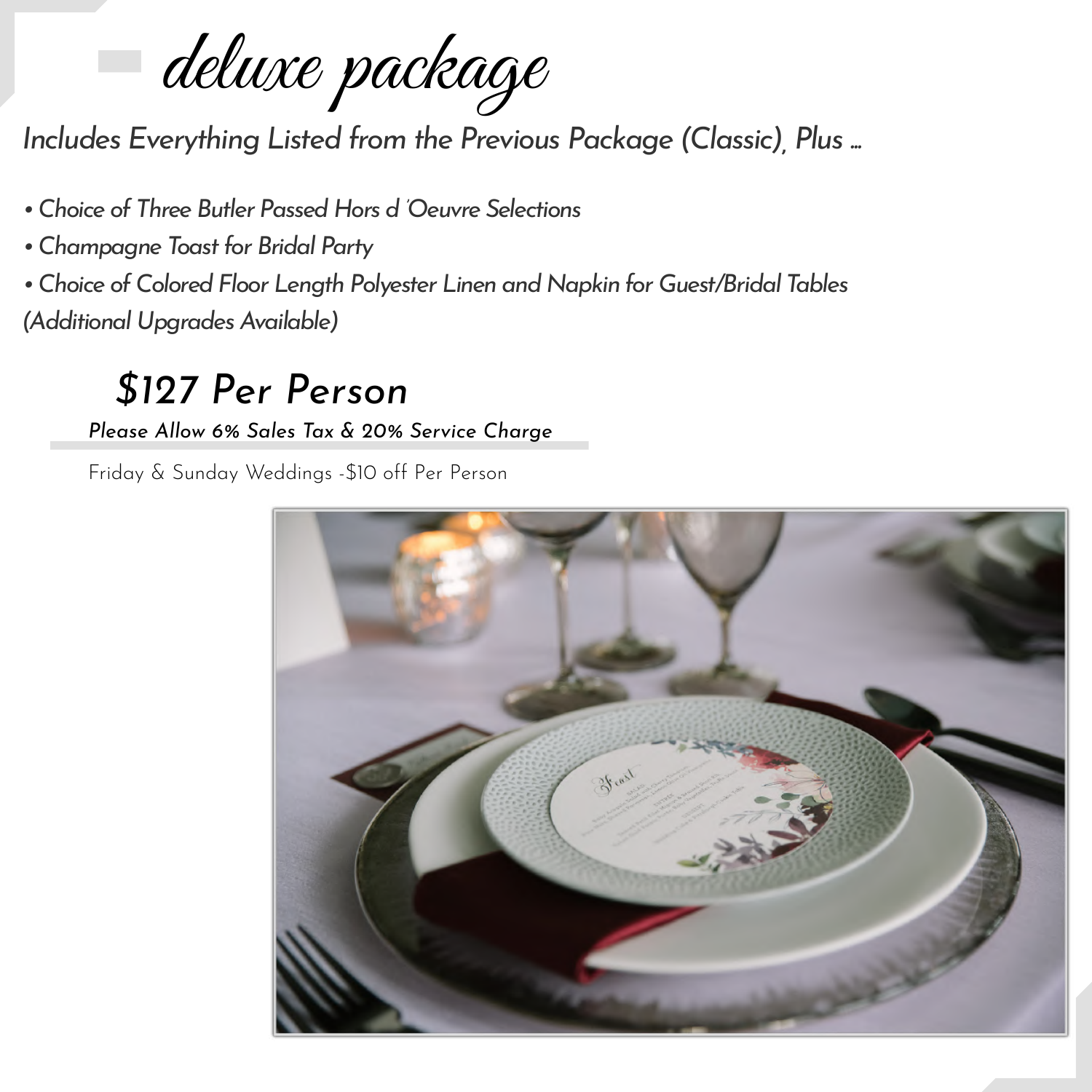premier package

*Includes Everything from the Two Previous Packages (Classic & Deluxe), Plus...*

- *•Choice of One Additional Butler Passed Hors d 'Oeuvre*
- *• Champagne Toastfor all Guests*
- *• Signature Drink Served During Cocktail Hour*
- *• Choice of Colored Floor Length Polyester Linen and Napkin for Guest/Bridal Tables (Additional Upgrades Available)*
- *• Elegant Gold or Silver Charger Plates*
- *• Four Complimentary Rounds of Golf(Including Carts-Value \$424)*
- *• (3) Clear Glass Votive's per Table– Clientto provide candles*
- *• Elegant Gold Table Numbers for Guest Tables*
- *• Sparkler Send –Offto End the Evening!*

### *\$135 Per Person*

*Please Allow 6% Sales Tax & 20% Service Charge*

Friday & Sunday Weddings -\$10 off Per Person

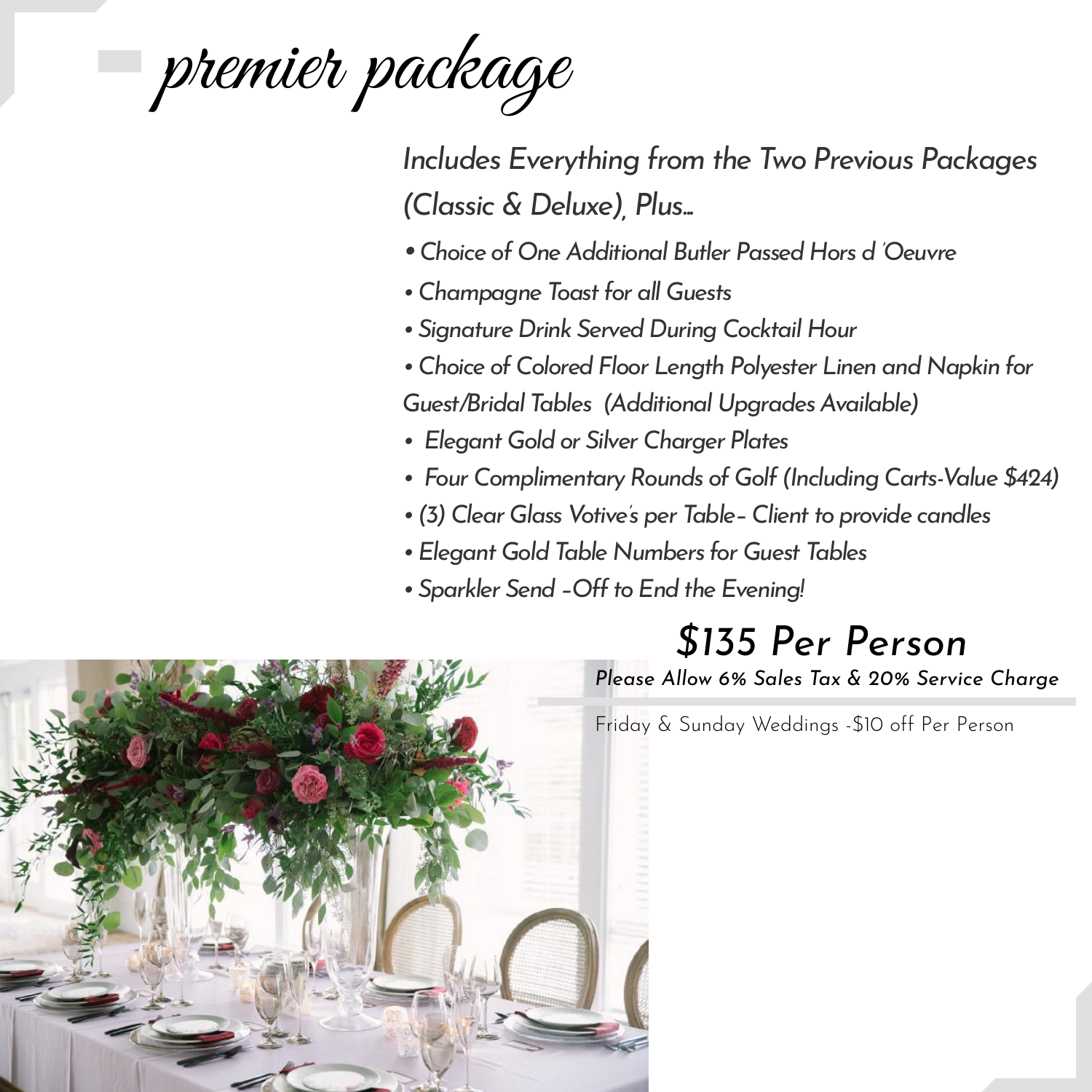southpointe 's prestigious package

- *• Five Hour Reception (For an Additional Hour add \$1,500.00)*
- *• Choice of Three Butler Passed Hors d 'Oeuvre Selections with One Stationed Hors d 'Oeuvre Display*
- *• Choice of Soup or Salad Selection*
- *• Choice of Vegetable and Starch Side Selection*
- *• Champagne Toast for all Guests*
- *• Freshly Ground Regular and Decaffeinated Coffee with Herbal Tea Selections*
- *• Dedicated Bridal Party Hostess with Private Bridal Party Suite*
- *• Choice of (3) Three Plated Entrée Selections or Duet Plate. Children's Menu Options Available*
- *• Four (4) Hour Call Brand Bar (Premium Upgrade Available)*
- *• Hors d 'Oeuvres and Cocktails Served Privately for Bridal Party During Cocktail Hour*
- *• Two Complimentary Tasting Invitations for the Bride and Groom to our "Taste of Southpointe" Event*
- *• Beautiful White China, Stem Ware and Silverware*
- *• Choice of Colored Floor Length Polyester Linen and Napkin for Guest/Bridal Tables (Additional Upgrades Available)*
- *• Custom Tiered Wedding Cake and Dessert Package with Complimentary Cake Cutting and Service*
- *• Professional DJ for Five Hours (Includes Cocktail Hour-Additional Fess will Apply for Extra Time or a Ceremony)*
- *• Choice of Floral Centerpiece for Guest Tables*
- *• Stationary Lighted Monogram Design in the Ballroom*
- *• Elegant Gold or Silver Charger Plates*
- *• Antique Gold Chiavari Chairs with Ivory Chair Pad*
- *• Customized Floor Planning and Table Layout*
- *• Private Room for Cookie/Dessert Display*
- *• Private Veranda Overlooking the 18th Green*
- *• Wedding Coordinator to Assist with Every Detail*
- *• Professional Vendor Referrals*
- *• Valet Parking and Coat Check (Seasonal)*
- *• A Greeterfrom the Southpointe Staffto Welcome Guests*
- *• All Service Staff and Bartenders*
- *• Four Complimentary Rounds of Golf(Including Carts-Value \$424.00)*
- *• Guided Photo Opportunity on our Scenic Golf Course*
- *• Overnight Hotel Accommodations forthe Bride and Groom at the Fairfield Inn– Washington, Hampton Inn– Bridgeville, or AC Marriott– Southpointe*
- *• Indoor Sound System for Cocktail Hour*
- *• (3) Clear Glass Votive's per Table– Client to provide candles*
- *• Elegant Gold Table Numbers for Guest Tables*
- *• Sparkler Send –Offto End the Evening !*

#### *\$160 Per Person-Saturday, Min. 125 Adults*

#### *\$150 Per Person- Friday, Min. 125 Adults Please Allow 6% Sales Tax & 20% Service Charge*

Southpointe's Prestigious Package is an All-Inclusive Package that is offered on a Friday or Saturday only during the months of April though November. This Wedding Package includes a Custom Tired Wedding Cake , Floral Centerpieces, Lighted Monogram Design, DJ Services and much more. If you select to share your wedding day with us over a Holiday weekend a \$800 up-charge will apply.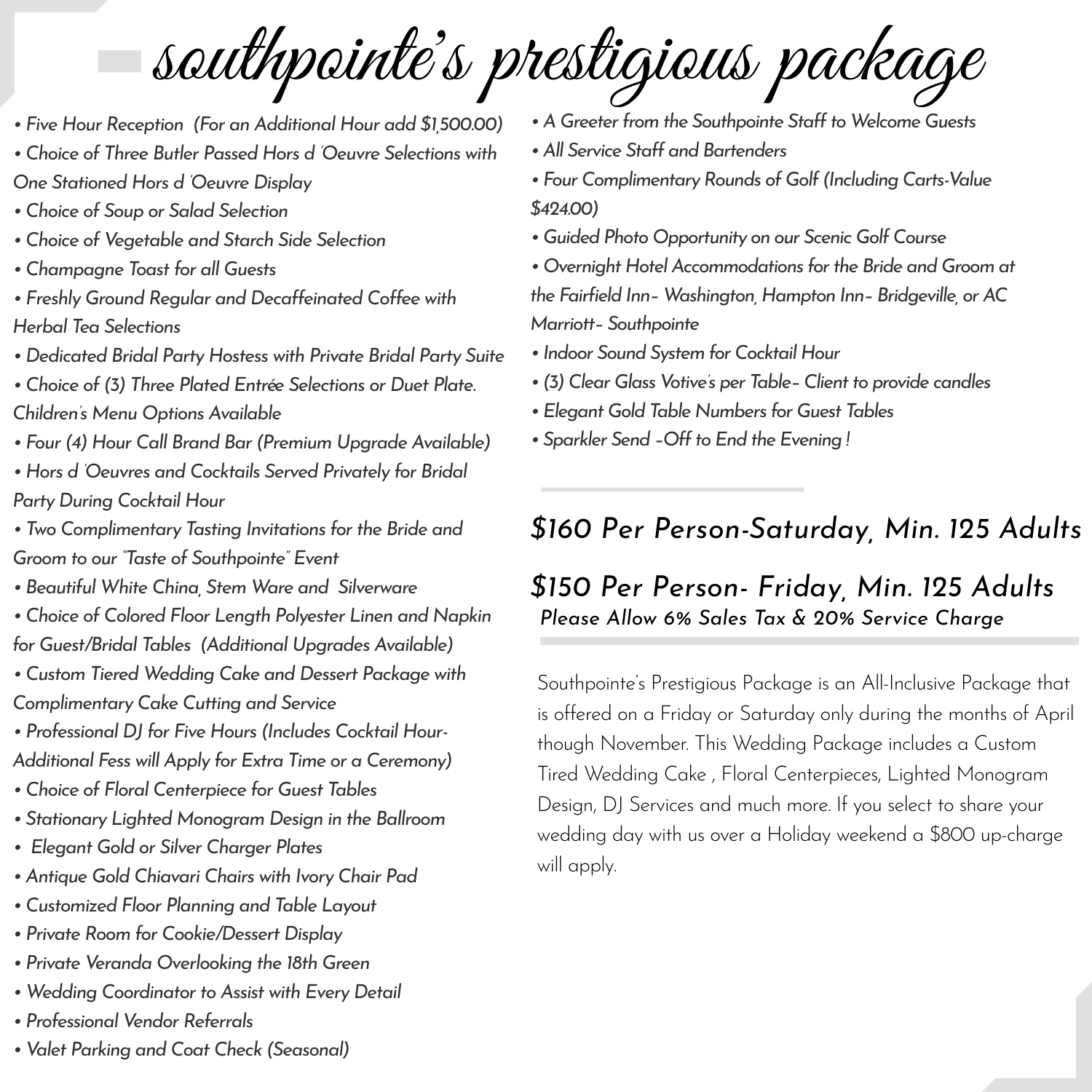winter wedding package

- *• Five Hour Reception (For an Additional Hour add \$1,500.00)*
- *• Assorted Domestic Cheese and Fresh Vegetable Display*
- *• Choice of Soup or Salad Course*
- *• Choice of (3) Three Plated Entrée Selections with Children's Menu Options*
- *• Choice of Vegetable and Starch Side Selection*
- *• Freshly Ground Regular and Decaffeinated Coffee with Herbal Tea Selections*
- *• Dedicated Bridal Party Hostess with Private Bridal Party Suite*
- *• Hors d 'Oeuvres and Cocktails Served Privately for Bridal Party During Cocktail Hour*
- *• Custom Tiered Wedding Cake and Assorted Desserts with Complimentary Cake Cutting and Service*
- *• Four Hour Call Brand Bar (Premium Upgrade Available)*
- *• Two Complimentary Tasting Invitations for the Bride and Groom to our "Taste of Southpointe" Event*
- *• Beautiful White China, Stem Ware & Silverware*
- *• White or Ivory Southpointe Standard Linen with Choice of Colored Napkin*
- *• Elegant Gold or Silver Charger Plates*
- *• Antique Gold Chiavari Chairs*
- *• Four Complimentary Rounds of Golf (including carts) on our 18 Hole Arthur Hills Private Golf Course (Value \$424.00)*
- *• Gourmet Indoor S mores Bar*
- *• (3) Clear Glass Votive's per Table– Client to provide candles*
- *• Elegant Gold Table Numbers for Guest Tables*
- *• Customized Floor Planning & Table Layout*
- *• Private Room for Cookie and Dessert Display*
- *• Private Veranda Overlooking the 18th Green with Portable Heater*
- *• Wedding Coordinator to Assist with Every Detail*
- *• Professional DJ Entertainment for Four Hours (Ceremony and Cocktail Hour Music Fee's will Apply)*
- *Valet Parking and Coat Check Service*
- A Greeter from the Southpointe Staff to Welcome Guests
- *•AllServiceStaffandBartenders*
- *•GuidedPhotoOpportunity on ourScenicGolfCourse (Seasonal)*
- Deluxe Overnight Hotel Accommodations for the Bride and *Groom* at the Fairfield Inn-Washington, Hampton Inn-Bridgeville *orACMarriott–Southpointe*
- Indoor Sound System for Cocktail Hour
- *•FloralCenterpieces forGuestTables*
- *•StationaryLightedMonogram Design inGrandBallroom*
- *•SparklerSend–OfftoEndtheEvening!*



## *\$140 Per Person-Min. 100 Adult Guests*

#### *Please Allow 6% Sales Tax & 20% Service Charge*

Our Winter Wedding Package is Available During any Weekend in December (excluding New Years Eve), January,February, or March. This Package Includes a Custom Tired Wedding Cake, DJ Services, Floral Centerpieces and so much more! Southpointe also Offers On –Site Ceremony Capabilities in our Grand Ballroom or Outside on our Patio for an Additional \$850.00.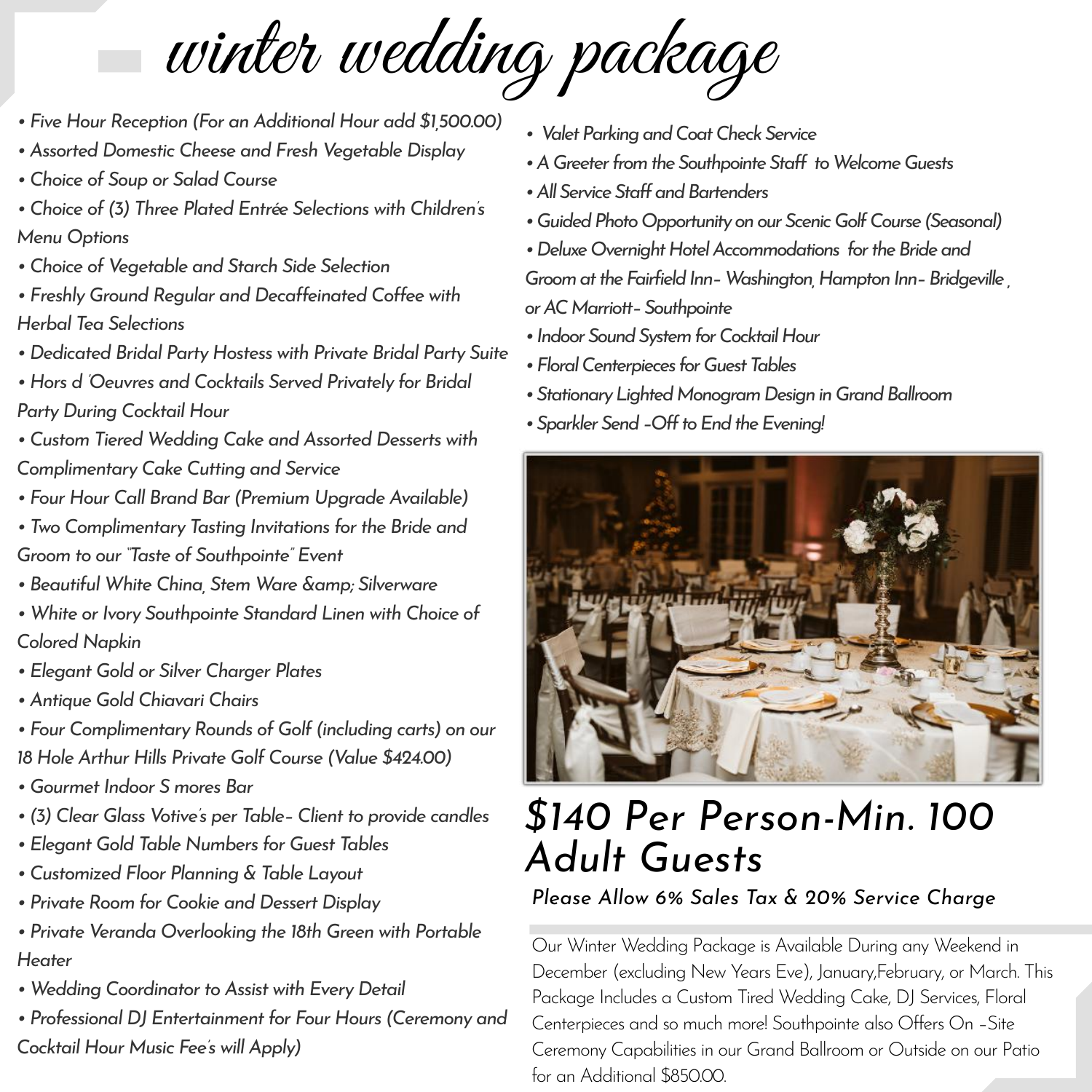ever after wedding brunch

#### *Brunch Buffet Includes:*

#### *Menu:*

- *•SeasonalFreshFruitSalad*
- *•TossedGardenSaladwithChoiceof(2)Dressings*
- *•GreekYogurtParfaits*
- *• Assorted Bagels, Breakfast Breads, Scones with Assorted Jam and Cream Cheese*
- *•BreakfastPotatoes,SmokedBacon,andBreakfastSausage*
- *•FluffyScrambledEggs*
- *•PennePastawithGrilledChickenServedwithChoiceofMarinaraorAlfredo.*
- *• Choice of French Toast, Pancakes, or Belgian Waffles with Butter and Maple Syrup*
- *•FreshlyGroundRegularandDecaffeinatedCoffeewithHerbalTeaSelections*
- *•ComplimentaryCakeCuttingandService*

#### **Other Inclusions:**

- Four Hour Reception (Must Conclude by 4:00pm on a Sunday)
- *• Grand Ballroom, Private Room for Cookie or Dessert Display, Private Veranda,* **Bridal Suite with Dedicated Bridal Party Hostess .**
- *• Customized Floor Planning and Table Layout with Standard (White or Ivory) Linens forallTableswithChoiceofColoredNapkin*
- *•ValetParking andCoatCheck*
- Wedding Coordinator to Assist with Every Detail
- *• Antique Gold Chiavari Chairs, Elegant Gold Table Numbers for Guest Tables,* and (3) Clear Glass Votives per Table-Client Must Supply Candles
- *•GuidedPhotoOpportunityonourScenicGolfCourse(Seasonal)*
- Indoor Sound System for Reception and Cocktail Hour
- *• Beautiful White China, Stemware, and Silverware with Elegant Gold or Silver Charger Plates*
- *•AGreeterfromtheSouthpointeStaff toWelcomeGuests*
- *•AllServiceStaffandBartenders*

## *\$50 Per Person*

*Please Allow 6% Sales Tax & 20% Service Charge*

#### *Made-To -Order Omelet Station*

*Choose (5) Five Omelet Toppings– Mushrooms, Peppers, Onions, Tomatoes,CheddarCheese,SwissCheese,Ham,Bacon,Sausage \$6 Per Person*

#### *Made-To -OrderCrepe Station*

*Toppings Include Nutella, Assorted Jam, Fresh Berries and WhippedCream*

#### *\$6 Per Person*

#### **Carving Stations**

- *•WholeRoastedPrimeRibofBeefwithHorseradishCreamSauceand AusJus*
- *•RoastedBonelessTurkeyBreastServedwithChef'sSelectionofSauces andCondiments*
- *•WholeBonelessHamSlowRoastedandServedwithChef'sSelections ofSaucesandCondiments*
- *• Herb Marinated While Roasted Rack of Lamb Accompanied with WholeGrainMustard*
- *• Tender Filet Mignon Roasted and Served with Chef's Selection of Sauces*

*INQUIREWITHINFORPRICING*

*\$85 Attendant Fee Applies to All Action Stations*

#### *Brunch Beverages*

*Mimosa Bar with Assorted Juices \$7 Per Drink BloodyMayBar-\$10PerDrink ThreeHourNon–AlcoholicBar-\$12. perperson*

#### *Beer &Wine Bar Service*

*Two Hour Service - \$22 Per person Three Hour Service - \$25 Per person* 

*Please Allow 6% Sales Tax & 20% Service Charge*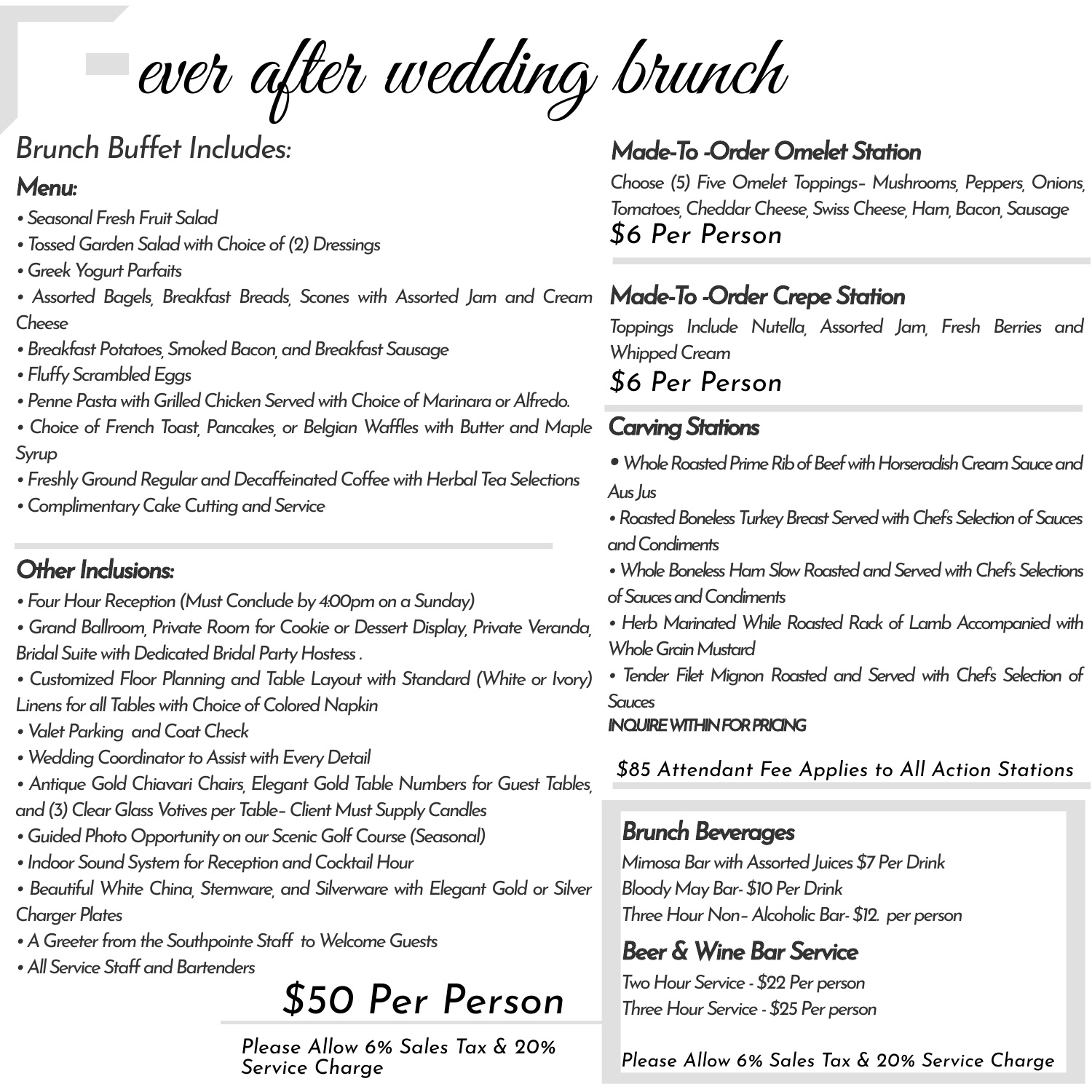wine  ${\mathscr E}$  spirits

#### *Premium Open Bar Upgrade for All Packages \$6 Additional Per Person*

*Hourly Bar Upgrade Available for Additional \$10.00 Per Person) Please Allow 20% Service Charge & 6% Sales Tax where Applicable*

*Premium Liquors-Captain Morgan, Jack Daniels, Maker's Mark Bourbon, Glenlivet Scotch, Bacardi 8, Canadian Club, Tito's Vodka, Crown Royal, Amaretto di Saronno, Tanqueray Gin, Seagram's VO , Peach Schnapps, Gran Marnier*

*Select (2) Domestic Beers - Michelob Ultra, Bud Light, Coors Light, Yuengling, Miller Lite, Budweiser*

*Select (1) Import Beer-Stella Artois, Corona, Heineken, Corona Light*

*House Wine, Choice of (2)- Chardonnay, Pinot Grigio, Cabernet Sauvignon, Pinot Noir, Moscato, Riesling, Merlot, Sauvignon Blanc*

*Unlimited Soft Drinks, Bar Fruit, and Mixers*

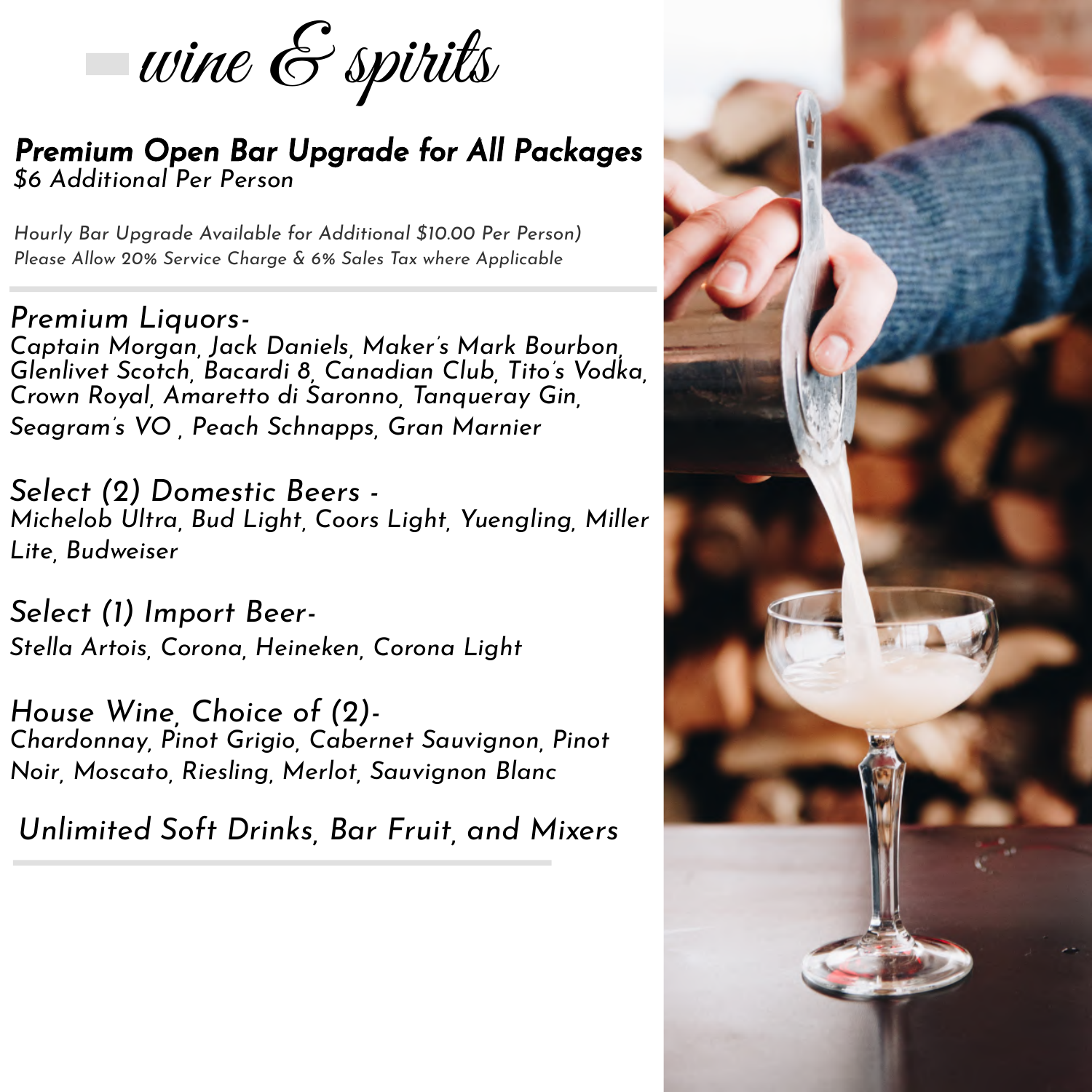wine  ${\mathscr E}$  spirits

#### *Call Brand Open Bar*

*Hourly Bar Upgrade Available for Additional \$8.00 Per Person) Please Allow 20% Service Charge & 6% Sales Tax where Applicable Four Hours Included in All Wedding Packages*

#### *Call Liquors-*

*Captain Morgan, Jim Beam, Bacardi Rum, Canadian Club, Dewar's Scotch, Pinnacle Vodka, Beefeater Gin, Peach Schnapps, Seagram's VO, Seagram's 7*

*Select (2) Domestic Beers - Michelob Ultra, Bud Light, Coors Light, Yuengling, Miller Lite, Budweiser*

*House Wine, Choice of (2)- Chardonnay, Pinot Grigio, Cabernet Sauvignon, Pinot Noir, Moscato, Riesling, Merlot, Sauvignon Blanc*

*Unlimited Soft Drinks, Bar Fruit, and Mixers*

### *Five Hour Unlimited Non-Alcoholic Open Bar*

*\$12 Per Person*

### *Wine Service During Dinner*

*\$8 Per Person Choice of (1) Red and (1) White Wine Selection*

*Champagne Toast \$5 Per Person*

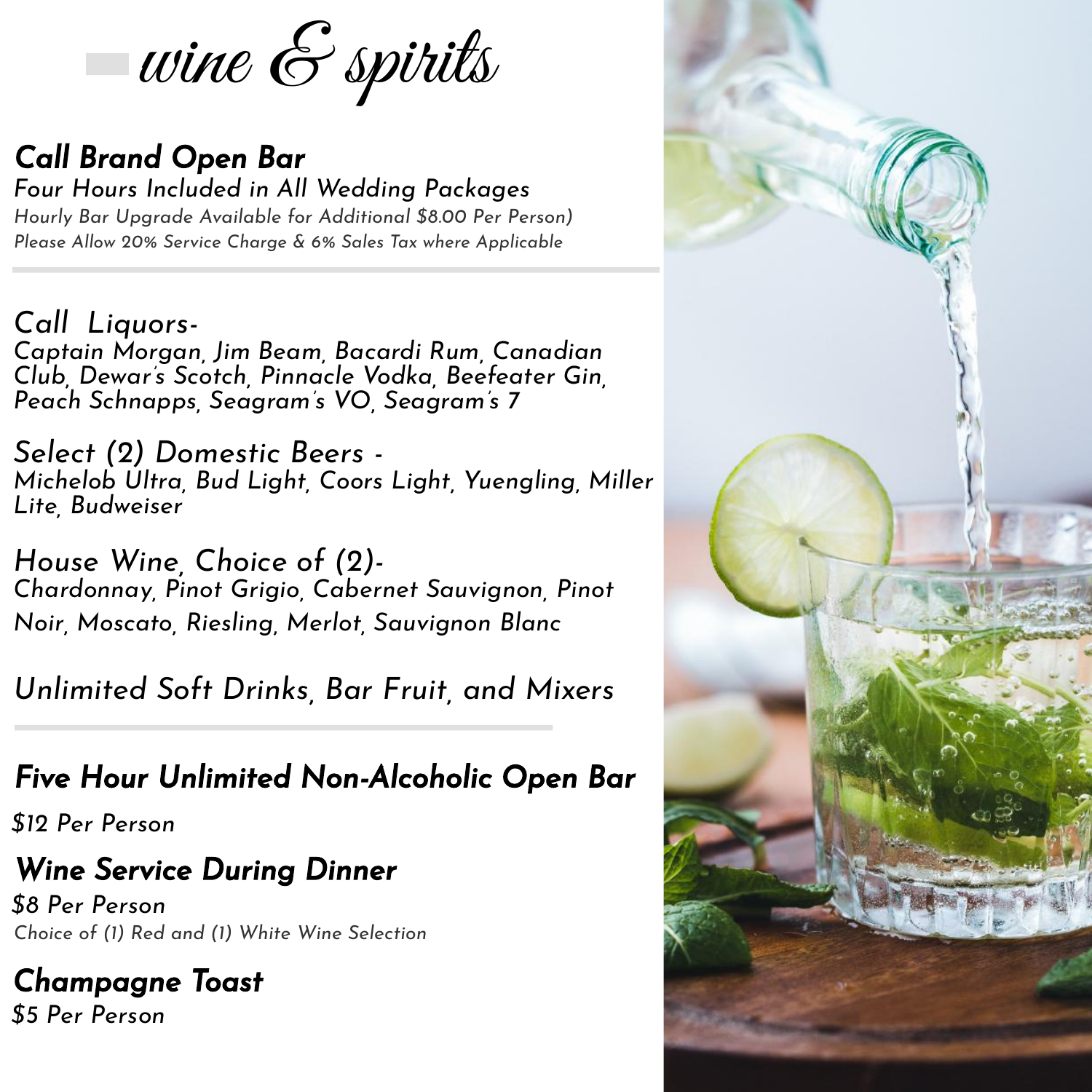wedding enhancements

Elevate your unique Wedding with our ...

#### *Memorable Touches*

- Elegant Gold or Silver Chargers \$1.50/Guest
- Deluxe Lighting Package A (20) Up Lights & Stationary Monogram/Design \$1,300
- Deluxe Lighting Package B (20) Up Lights & Animated Monogram/Design \$1,400
- Grand Ballroom Up Lighting (20) Up Lights \$800
- Upgraded Table Linens Starts at \$26/Table
- Upgraded Napkins Starts at \$.70 /Napkin
- Table Numbers Starts at \$1 /Table
- Grand Ballroom Ceiling Draperies \$1,600
- Garden Chairs \$7.50 Each (\$250 Patio Set up/ Tear Down Fee)
- Chiavari Chair Sash Design-Starts at \$4/Chair
- Love seat/Sofa Arrangement- Pricing Varies
- Ice Sculpture Start sat \$450
- Boxwood Rental- Starts at \$450 each
- Outdoor Patio Rental \$800

### *Tasteful Additions*

- Chocolate Covered Strawberry Wedding Cake Garnish - \$3 /Guest
- Late Night Snack Options Price Varies
- Indoor Gourmet S'more Station -\$6/ Guest
- Attended Vintage Popcorn Station -\$5/Guest
- Chef Attended Sundae Bar \$7/Guest (Plus
- \$75 Attendant Fee)
- Petite Dessert Display Pricing Varies
- Chocolate Fountain Pricing Varies Based on Dipping Selections
- Gourmet Espresso/Coffee Station-Starts at \$500
- Cookies Pricing Varies Based on Selections
- Signature Cocktail Starts at \$6/Guest
- Hot Chocolate Bar \$5/Guest



#### *Signature Services*

- (14) Passenger Van \$600 Per Van
- Homemade Cookie Plating \$400
- On-Site Ceremony Fee \$850
- Additional Hour of Wedding Reception \$1,500 Per Hour
- (Must be Arranged in Advance)

*If* you select to share your wedding day with us over a Holiday weekend a \$800 up-charge will apply.

*And so much more!*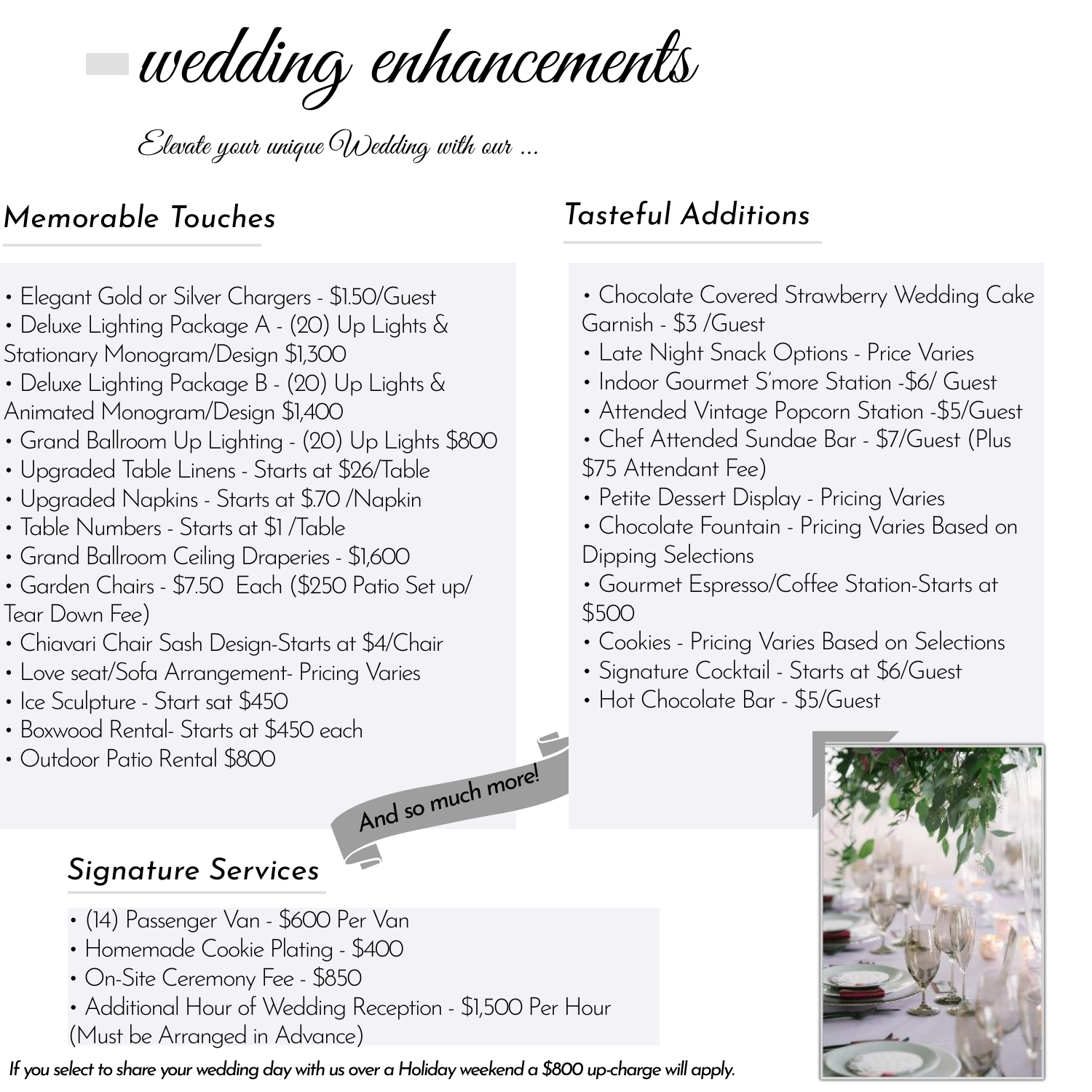the beginning of a perfect day

Amidst the whispering trees, our ceremony site features perfectly manicured lawns and an exquisite patio overlooking our golf course.

#### Ceremony Package Includes:

- Wedding Ceremony Coordinator
- On-site Ceremony Rehearsal

• Bridal Suite with long vanity mirror's, wardrobe area for your gowns– everything you and your attendants need ( a Stylist and Make-up Artist's dream!)

• First Reveal– Capture that special moment with your favorite photographer at any of the perfect backdrops at Southpointe Golf Club as to offer.

• A lovely indoor alternative is available for inclement weather

- Relax with a bottle of complimentary champagne
- Greeter to direct guests into the ceremony location

### Ceremony Costs:

• The cost for an on site indoor/outdoor ceremony is \$850

• Black, mahogany, or white folding garden chairs are available for a rental cost of \$7.50 each with a set up fee of \$250



From start to finish, our wedding team will attend to every detail!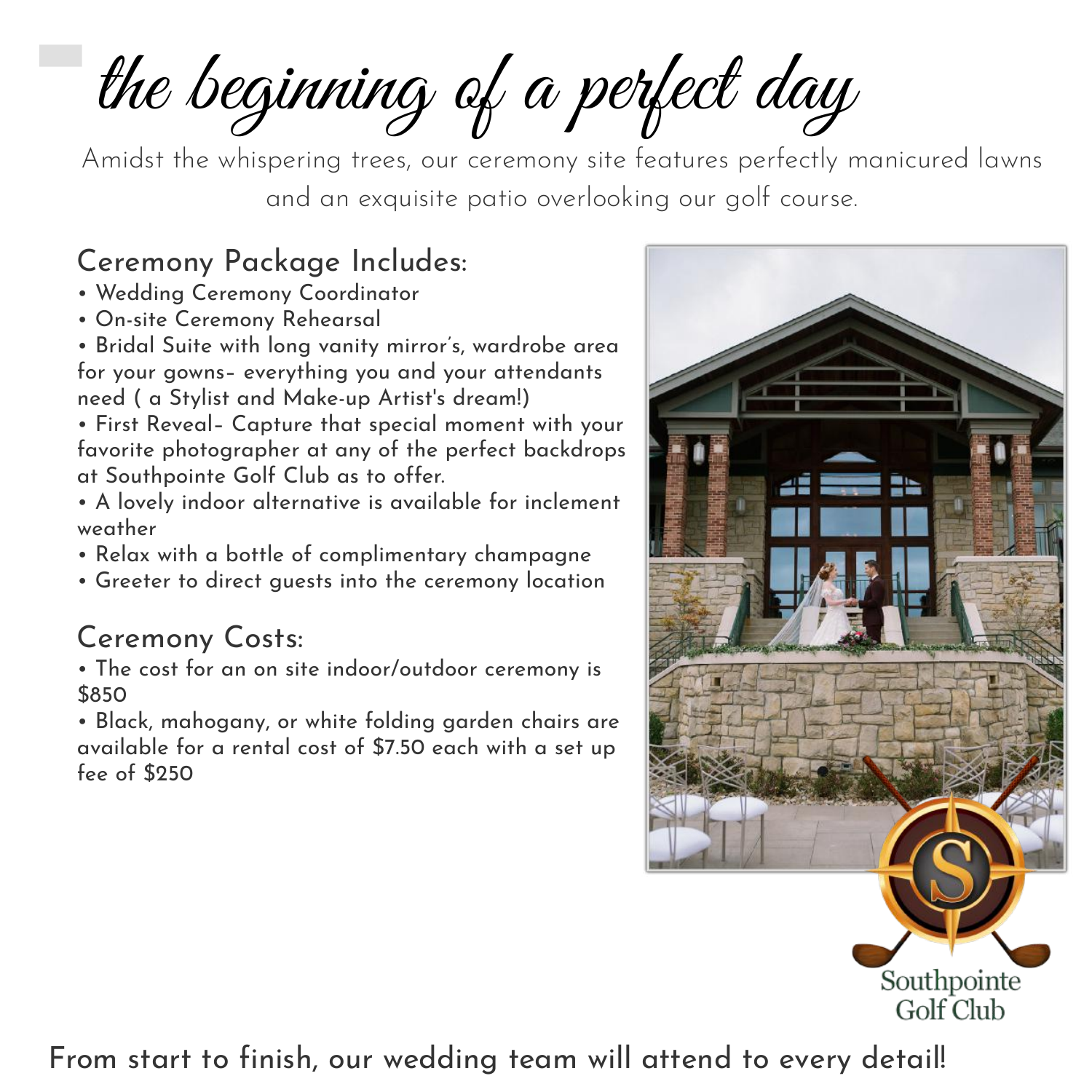frequently asked questions

Do you have to be <sup>a</sup> member to hold your wedding reception at Southpointe Golf Club? You do not have to be a member to hold your wedding reception at Southpointe Golf Club nor do we require a sponsorship.

Is there <sup>a</sup> facility rental fee? No

How many guests will the Grand Ballroom accommodate? Our Grand Ballroom accommodates up to 250 guests, some restrictions may apply. Please ask our Sales Director or Private Events Director for additional details.

Is there <sup>a</sup> food and beverage spending minimum? If you are hosting a Saturday 2022 Wedding our food and beverage minimum requirement is \$18,000.00 (non- inclusive of service charge or sales tax). Friday/Sunday 2022 Weddings- \$15,000.00 (non- inclusive of service charge or sales tax)

When can I access the room to set-up? Our Wedding Planner will provide you with a set up time the week of your wedding. However, we try to set up the space the evening prior to your wedding whenever possible.

Is there <sup>a</sup> set-up and tear down fee? There is no set-up and tear down fee. We take care of it all for you!

What is the deposit schedule? A non-refundable advanced retainer in the amount of \$5,000.00 is required to hold the venue as definite. If you have selected the Southpointe Prestigious Wedding Package an additional nonrefundable deposit is required of \$1,800.00 to secure your wedding vendors included in this wedding package when signing the contract. The second deposit of \$5,000.00 is due (6) six months prior to your wedding date. The third deposit is due (4) four weeks prior to your wedding day in the amount of \$5,000.00. The last and final payment is due the week of your wedding and is based on your final guest count. All payments must be made via cash or check. Credit cards are not accepted.

What are the server-to-quest ratios? The standard ratio for a sit-down reception is one sever per 25 quests. The standard ratio for a buffet reception is one server per 33 guests.

How much is your sales tax and service charge? Pennsylvania's current state sales tax is 6% and we have a 20% service charge on your wedding package and any food and beverage items.

Can we have a taste testing? We offer complimentary taste testing to the bride and groom called "The Taste of Southpointe" which is held in January or February of each year for all our couples. Our couples are welcome to bring guests to "The Taste of Southpointe" event in which an additional fee will apply per guest.

Are we allowed to bring outside vendors in for our reception? We permit homemade cookies and your Wedding Cake from outside vendors. We do not permit any other food vendors or alcohol products. We welcome you to bring in your own wedding professionals such as a DJ, Floral, etc. however we are happy to provide recommendations when needed. If you select to have up- lighting, specialty linens, or any rentals they must be booked by Banquet Department. Please inquire for pricing.